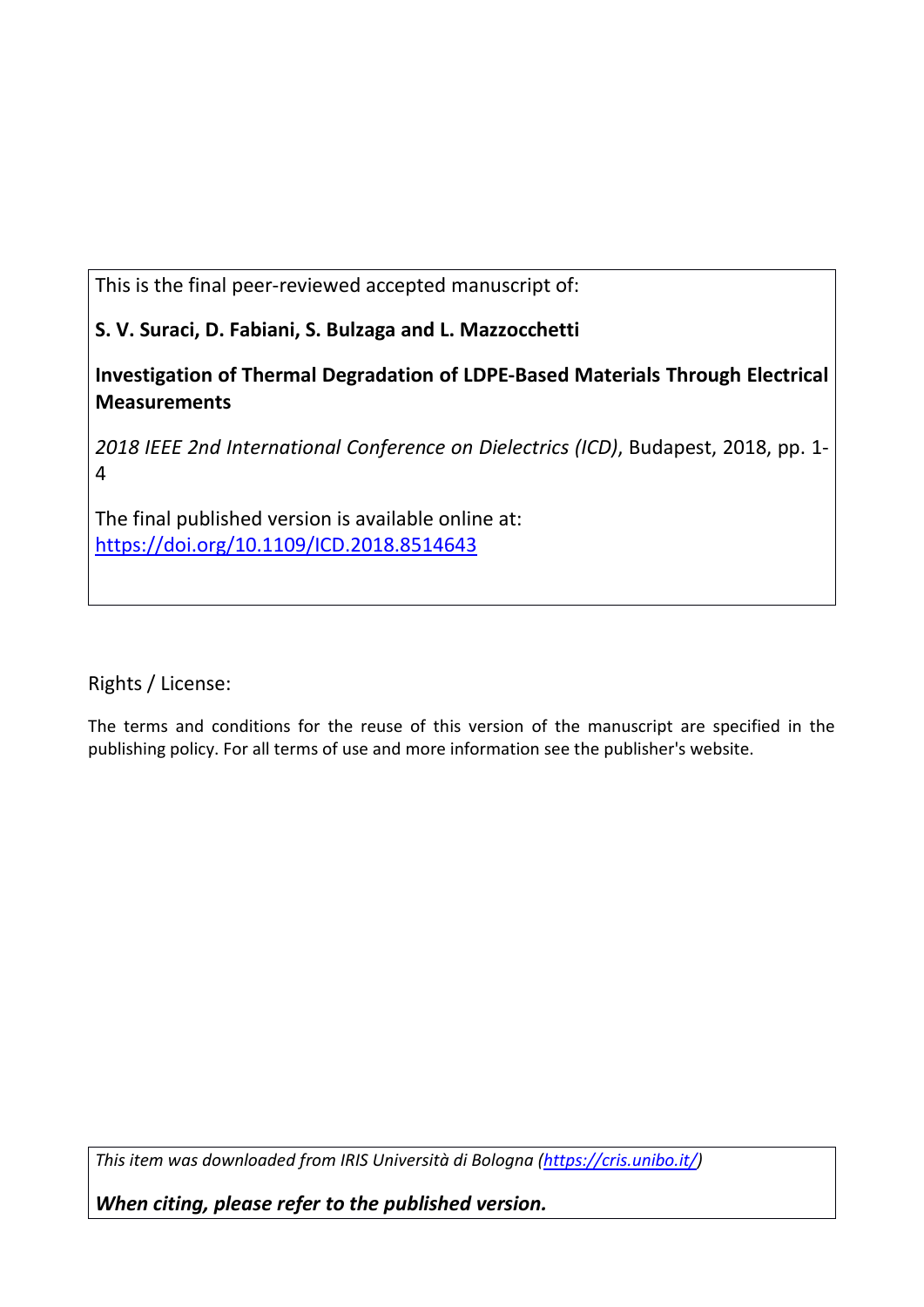# Investigation of thermal degradation of LDPE-based materials through electrical measurements

Simone Vincenzo Suraci<sup>1\*</sup>, Davide Fabiani<sup>1</sup>, Stefano Bulzaga<sup>1</sup> Department of Electrical Engineering (DEI) "Alma Mater Studiorum" University of Bologna Bologna, Italy \* simone.suraci@unibo.it

*Abstract* **— Influence of temperature on low-density polyethylene (LDPE) has been analyzed in this paper. Commercial LDPE films with different thickness were stressed at high temperature (110 °C) and characterized using different test methods such as: impedance spectroscopy, tensile testing and chemical measurements. Thermal treatment has been carried out both in air and under vacuum in order to single out the oxidation contribution on polymer degradation. As a result of these tests we obtained a good correlation between mechanical and electrical properties, which could lead to developing a nondestructive technique (NDT) for polymer diagnostics.**

*Keywords—LDPE, oxidation, degradation, chain modification, thermal ageing, dielectric spectroscopy.*

# I. INTRODUCTION

Polymeric materials are widely used in industrial and domestic life for widely different applications: from common ICT instrumentation to electrical insulation systems. This huge field of application of polymers increased academia and industrial interest, which brought to the underlining of new features and possible applications of these materials.

Polymers are widely appreciated because of their characteristics such as light-weightiness together with good mechanical properties other than their excellent features as electrical insulation. This latter is one of the most important application in polymer science, and the one analyzed in this paper. However, any polymeric material gradually degrades during its life application particularly under the effect of radiation and temperature, which can be extremely severe in nuclear energy applications. As known, degradation mechanisms in polymers are mainly related to structural modification, additives consumption and, above all, oxidation [1].

The nuclear energy companies interested in polymer-asinsulation brought to the necessity to evaluate polymer health and exercise conditions. Nowadays, insulation end-life point in nuclear applications is set by standards through destructive tensile stress measurements [2-4].

This paper deals with thermal degradation of low density polyethylene (LDPE), traditionally used as a precursor of many other PEs used as insulation in nuclear power plants (NPPs). Aim of this paper is, on the one hand, to find a correlation among chemical, physical and electric modifications of polymers; on the other hand, to propose new nondestructive techniques (NDTs) drawing a parallelism between actual standard destructive techniques (above all tensile stress) and nondestructive electrical measurements, such as impendence spectroscopy studied in this paper [5-6].

The polymer here investigated was thermally aged both in air and under vacuum in order to separate oxidation contribution in the degradation development. Both destructive and nondestructive tests were performed and finally NDT results were compared and correlated to those obtained with conventional condition monitoring (CM) techniques [5-6].

## II. EASE OF USE

### *A. Specimens*

LDPE made directly from commercial pellets, thus with no additional additives, other than anti-oxidants, was used for tests described in this paper. The nature and amount of anti-oxidants cannot be disclosed being an industrial secret..

LDPE plates specimens were prepared through hot pressing the tape obtained by pellets. Plates were finally divided into 3x3 cm samples with thickness of 165-250 μm.

## *B. Thermal aging*

Polymer was aged in oven at 110  $^{\circ}$ C (about 15 $^{\circ}$ C less than melting temperature  $T_m$ ) both in air and under vacuum, this latter to isolate oxidation contribution in degradation process. The maximum ageing time was 700 h in the case of air treatment (500h in the under vacuum case) and specimens were removed for analysis every 100h.

# *C. Measurements*

Dielectric properties of thermally aged LDPE plates have been investigated through a NovoControl Alpha Dielectric Analyzer with applied voltage of  $3$  V<sub>rms</sub> in the frequency range between  $10^{-2}$  and  $10^{6}$  Hz.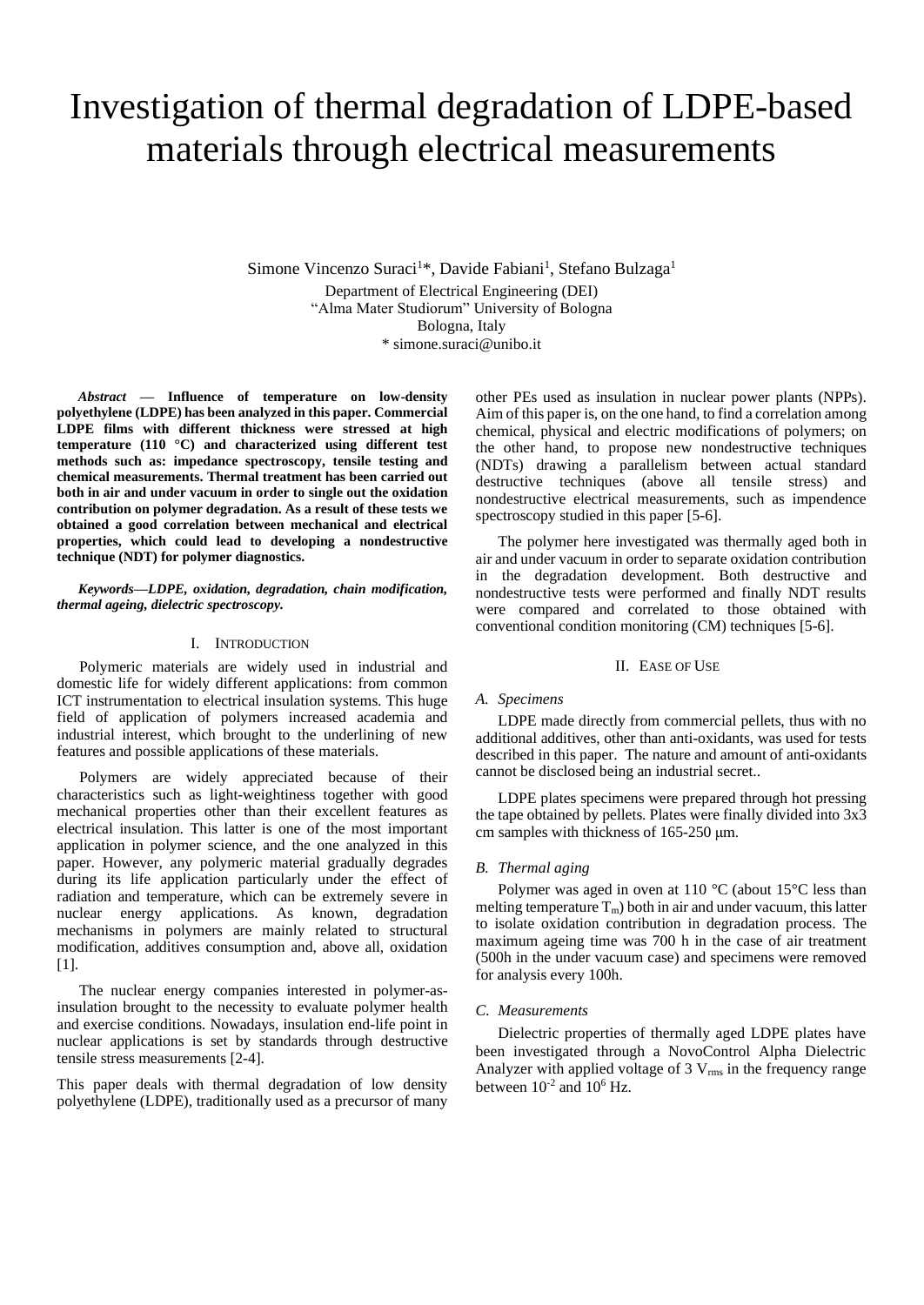Information about mechanical properties, e.g. Young modulus and elongation-at-break, were obtained using tensile tests made with a LBG Universal Testing Machine with 100 N load cell. Specimens were prepared cutting small dog bone-like pieces of polymer and tested with extension rate at 50 mm minas requested by standards [7]. At least four tensile tests were made for each aging time because of data dispersion.

Finally, chemical tests carried out on specimens are briefly reported in Tab. 1.

TABLE I. PERFORMED CHEMICAL TESTS

| <b>Chemical test</b>                                    | <b>Element</b> investigated                   |
|---------------------------------------------------------|-----------------------------------------------|
| Fourier<br>Infrared<br>Transform<br>Spectroscopy (FTIR) | Carbonyl and carboxyl groups                  |
| Gel fraction                                            | Crosslinking grade                            |
| Differential scanning calorimetry<br>(DSC)              | Fusion enthalpy, Crystallinity                |
| Oxidation Induction Time (OIT)                          | Oxidation level / Antioxidants<br>consumption |

OIT, OITp and DSC analysis were achieved through a TA Instruments STD SQ600 capable to perform simultaneously DSC and TGA measurements.

The oxidation induction time test allows the evaluation of antioxidant consumption and in general, the polymer oxidation level. Referring to the test method [8], samples were cut into small pieces, put in a sample pan and finally thermally treated inside the STD instrumentation. Thermal handling consists of a fast heating in an inert atmosphere (in this study nitrogen) until a predetermined temperature is reached; once heat flux is stabilized, the inert gas should have been replaced by oxygen. In this work, atmospheric air has been used in place of pure oxygen for reasons of tests simplification. The obtained thermographs show a positive slope next to the temperature at which exothermal reactions, for example oxidation ones, occur. Atmosphere switching time is defined as *t<sup>1</sup>* while the time in which the slope in the thermograph occurs is  $t_2$ . Oxidation induction time can be expressed as:

$$
OIT = t_2 - t_1
$$

For the sake of brevity, we reported only electrical, mechanical and OIT tests which showed the best correlation between degradation time and polymer properties change.

# III. EXPERIMENTAL RESULTS

#### *A. Dielectric spectroscopy*

Figures 1 and 2 show, respectively, dielectric spectroscopy spectra of both real  $(\epsilon')$  and imaginary  $(\epsilon'')$  part of permittivity as a function of frequency and at different aging times for both air and under vacuum tests.

Focusing on the real part of permittivity  $\varepsilon$ , it can be noticed that small variations show up with the change of frequencies so that ε' can be considered pretty constant in the entire analyzed

spectra. Otherwise, it is worth noting that permittivity trends do not exactly follow, as expected, a raise with aging time. This peculiar behavior is discussed in the next section.



Fig. 1 Dielectric spectra as a function of frequency of real part of permittivity and different aging times. Aging made in air (a) and under vacuum (b).

Figure 2 shows the trends of the imaginary part of permittivity for the investigated ageing treatments. Imaginary permittivity has been used as a marker to qualify condition of dielectrics [6], as it is very sensitive to aging. Here again trends do not follow the hypothetical raise of ε'' with aging times. However, it is worth noting the different behavior between under-vacuum and air treatments at low frequencies. In fact, it shows up that there are bigger variations of  $\varepsilon$ " under vacuum than in air, as a function of aging time in the low frequencies range. Comparison between numerical values is briefly reported in Tab.2.

TABLE II. IMMAGINARY PART OF PERMITTIVITY VALUES AT 10<sup>-2</sup> Hz

| <b>Ageing time</b> | $\epsilon$ " values  |
|--------------------|----------------------|
| $500 h$ (air)      | $2.27 \cdot 10^{-3}$ |
| 500 h (vacuum)     | $6.46 \cdot 10^{-3}$ |

Otherwise, it can be noticed that the entire spectrum reported in Fig. 2.b shows larger variations with aging times, than Fig. 2.a spectrum.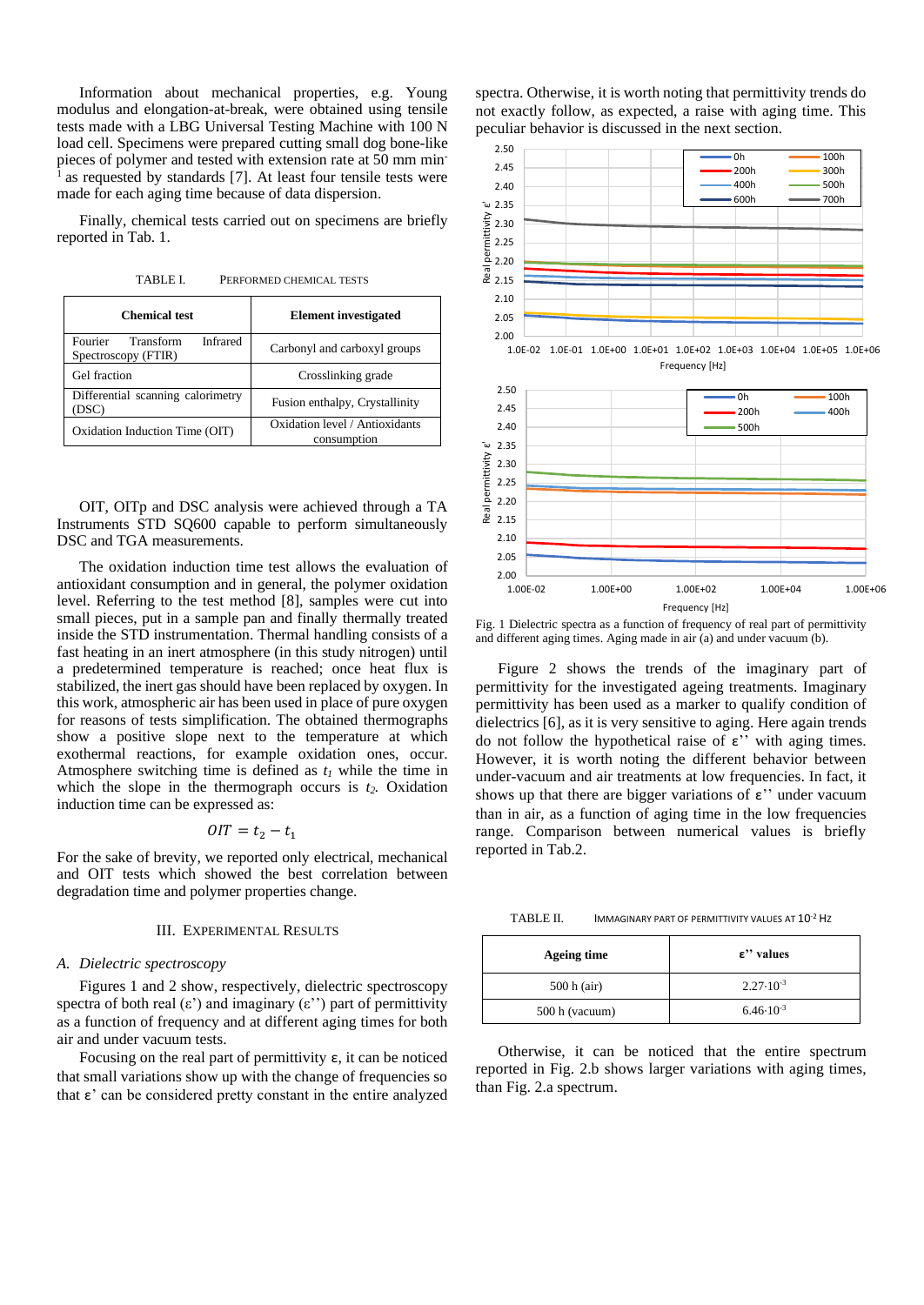

Fig. 2. Imaginary part of permittivity dielectric spectra as a function of frequency and different aging times. Aging made in air (a) and under vacuum (b).

# *B. Tensile tests*

Tensile stress tests allowed trends of elongation at break (EaB), stress-at-break and Young modulus to be evaluated as a function of aging time and kinds of treatments. For the sake of brevity, in this paper only the Young modulus trend is reported (Fig. 3) as it showed the best correlation between electrical and chemical-physical properties.



Fig. 3. Young modulus as a function of aging times. Interpolation made through linear trendline.

It can be noticed that for both thermal treatments, Young modulus grows slightly with aging times. In particular, modulus increase under vacuum could be associated likely to stronger morphological modifications, such as crosslinking, which raises polymer stiffness and, as a consequence, the Young modulus. Results not reported here show that elongation-at-break is not significantly affected during the aging times here considered.

# *C. Chemical tests*

Differential scanning calorimetry (DSC) tests allowed the evaluation of crystallinity degree of polymer for different aging times. Table III shows the crystallinity values of the unaged sample (0 h) and 500 h aged sample for both treatments. It can be observed that crystallinity raises with aging time but it does not show important differences between the two kinds of treatments. These little variations can be imputed to nonhomogenous sample characteristics.

TABLE III. DSC TESTS

| Ageing time    | Crystallinity [%] |
|----------------|-------------------|
| 0 h            | 48.5 %            |
| $500 h$ (air)  | 53.9%             |
| 500 h (vacuum) | 52%               |

Figure 4 shows three thermographs reporting the heat flow as a function of time. As described in the previous section, these thermographs allow the evaluation of oxidation induction time of the tested polymer. Numerical values are reported in Table IV. Focusing on the 500h-aged samples, big differences appear in the two treatments. Specimens aged in air, in fact, gets an OIT value much smaller than the ones treated under vacuum, underlining a higher antioxidants consumption in the case of air treatment. On the other hand, very small antioxidants consumption can be noticed in the case of vacuum aging, where OIT value is comparable to that obtained on the unaged sample.



Fig. 4. Oxidation induction time thermographs for unaged sample (black), 500h-aged in air (red) and under vacuum (blue).